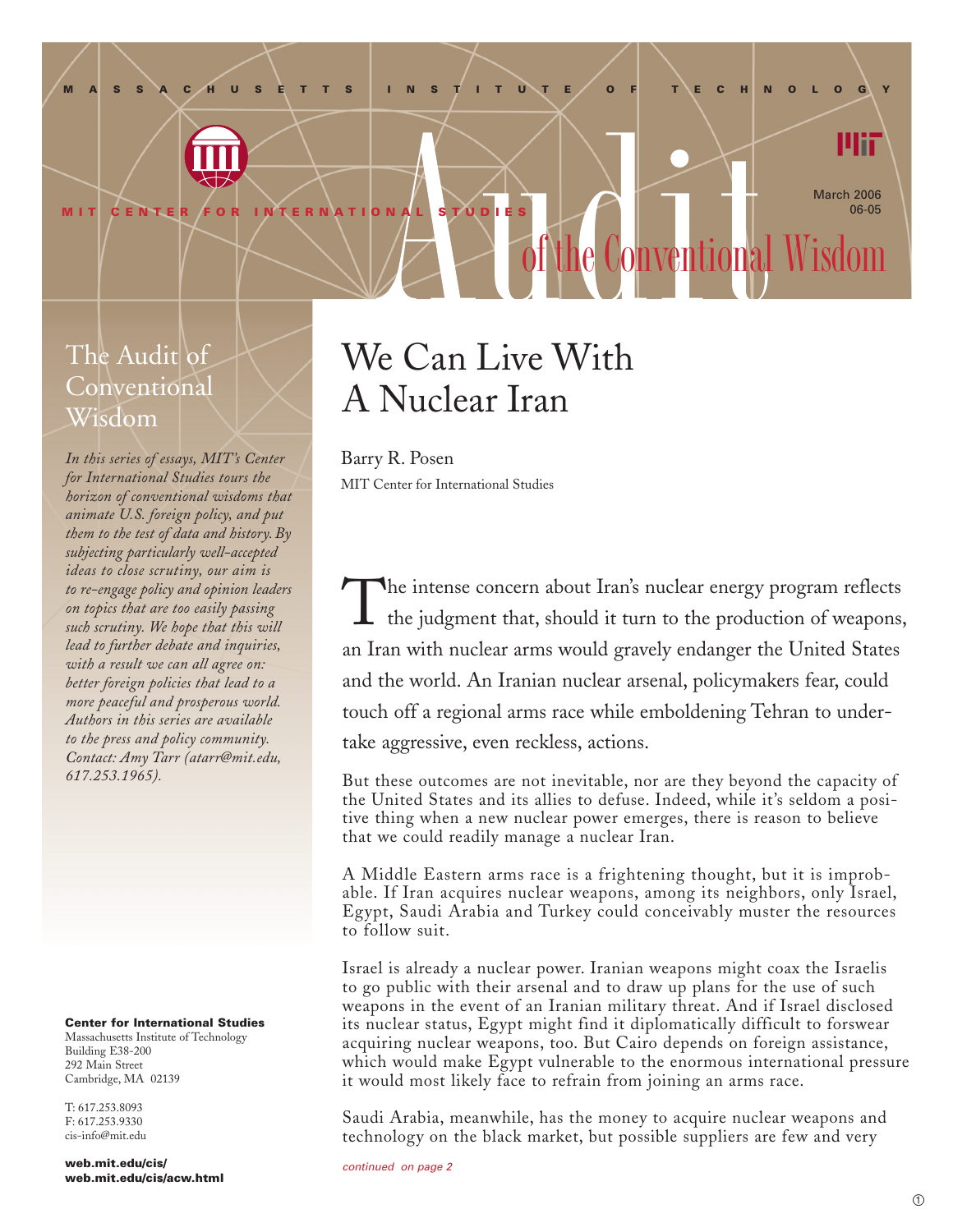

closely watched. To develop the domestic scientific, engineering and industrial base necessary to build a self-sustaining nuclear program would take Saudi Arabia years. In the interim, the Saudis would need nuclear security guarantees from the United States or Europe, which would in turn apply intense pressure on Riyadh not to develop its own arms.

Finally, Turkey may have the resources to build a nuclear weapon, but as a

*"...while Iranian nuclear weapons might cause considerable disquiet among Iran's neighbors, the United States and other interested parties have many cards to play to limit regional proliferation."*

member of the North Atlantic Treaty Organization, it relied on American nuclear guarantees against the mighty Soviet Union throughout the cold war. There's no obvious reason to presume that American guarantees would seem insufficient relative to Iran.

### Facilitating Aggression?

So it seems that while Iranian nuclear weapons might cause considerable disquiet among Iran's neighbors, the United States and other interested parties have many cards to play to limit regional proliferation. But what about the notion that such weapons will facilitate Iranian aggression?

Iranian nuclear weapons could be put to three dangerous purposes: Iran could give them to terrorists; it could use them to blackmail other states; or it could engage in other kinds of aggressive behavior on the assumption that no one, not even the United States, would accept the risk of trying to invade a

nuclear state or to destroy it from the air. The first two threats are improbable and the third is manageable.

### The Terrorism Question

Would Iran give nuclear weapons to terrorists? We know that Tehran has given other kinds of weapons to terrorists and aligned itself with terrorist organizations, like Hezbollah in Lebanon. But to threaten, much less carry out, a nuclear attack on a nuclear power is to become a nuclear target.

Anyone who attacks the United States with nuclear weapons will be attacked with many, many more nuclear weapons. Israel almost certainly has the same policy. If a terrorist group used one of Iran's nuclear weapons, Iran would have to worry that the victim would discover the weapon's origin and visit a terrible revenge on Iran. No country is likely to turn the means to its own annihilation over to an uncontrolled entity.

Because many of Iran's neighbors lack nuclear weapons, it's possible that Iran could use a nuclear capacity to blackmail such states into meeting demands for example, to raise oil prices, cut oil production or withhold cooperation with the United States. But many of Iran's neighbors are allies of the

#### **citation**

Barry R. Posen. "We Can Live With a Nuclear Iran." MIT Center for International Studies Audit of the Conventional Wisdom, 06-05 (March 2006).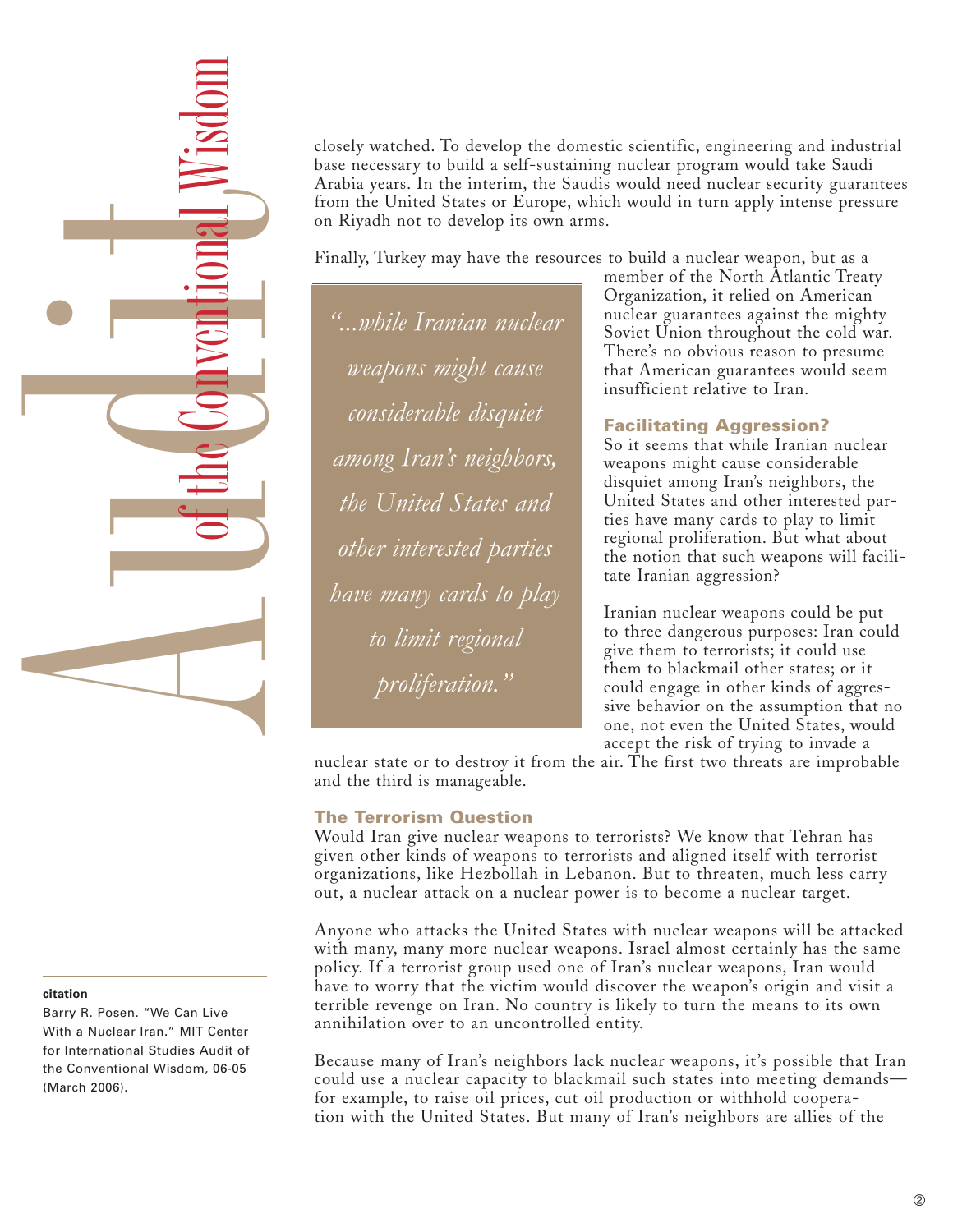United States, which holds a strategic stake in their autonomy and is unlikely to sit by idly as Iran black-

mails, say, Kuwait or Saudi Arabia. It is unlikely that these states would capitulate to a nuclear Iran rather than rely on an American deterrent threat. To give in to Iran once would leave them open to repeated extortion.

Some worry that Iran would be unconvinced by an American deterrent, choosing instead to gamble that the United States would not make good on its commitments to weak Middle Eastern states—but the consequences of losing a gamble against a vastly superior nuclear power like the United States are grave, and they do not require much imagination to grasp.

### A Less Constrained Iran?

The final concern is that a nuclear Iran would simply feel less constrained from other kinds of adventurism, including subversion or outright conventional aggression. But the Gulf states can counter Iranian subversion, regardless of Iran's nuclear status, with domestic reforms and by improving their

police and intelligence operations—measures these states are, or should be, undertaking in any case.

As for aggression, the fear is that Iran could rely on a diffuse threat of nuclear escalation to deter others from attacking it, even in response to Iranian belligerence. But while it's possible that Iranian leaders would think this way, it's equally possible that they would be more cautious. Tehran could not rule out the possibility that others with more and better nuclear weapons would strike Iran first, should it provoke a crisis or war. Judging from cold war history, if the Iranians so much as appeared to be readying their nuclear forces for use, the United States might consider a pre-emptive nuclear strike. Israel might adopt a similar doctrine in the face of an Iranian nuclear arsenal.

These are not developments to be wished for, but they are risks that a nuclear Iran must take into account.

*"...as we contemplate the actions, including war, that the United States and its allies might take to forstall a nuclear Iran, we need to cooly assess whether and how such a specter might be deterred and contained."*

Nor are such calculations all that should counsel caution. Iran's military is large, but its conventional weap-

> ons are obsolete. Today the Iranian military could impose considerable costs on an American invasion or occupation force within Iran, but only with vast and extraordinarily expensive improvements could it defeat the American military if it were sent to defend the Gulf states from Iranian aggression.

Each time a new nuclear weapons state emerges, we rightly suspect that the world has grown more dangerous. The weapons are enormously destructive; humans are fallible, organizations can be incompetent and technology often fails us. But as we contemplate the actions, including war, that the United States and its allies might take to forestall a nuclear Iran, we need to coolly assess whether and how such a specter might be deterred and contained.

**Barry R. Posen**, Ford International Professor of Political Science at the Massachusetts Institute of Technology, will become Director of the MIT Security Studies Program in July 2006. He is the author of *Inadvertent Escalation: Conventional War and Nuclear Risks* (Cornell 1991), and *The Sources of Military Doctrine: France, Britain and Germany Between the World Wars* (Cornell 1984). He has been a Fellow at the Center for International Affairs at Harvard, the Council on Foreign Relations, the Smithsonian Institution, and the Woodrow Wilson Center for International Scholars, and was a Transatlantic Fellow at the German Marshall Fund. Professor Posen's research topics include the role of force in U.S. foreign policy, innovation in the U.S. Army, and European Union defense policy.

This article was previously published in *The New York Times* (February 27, 2006).